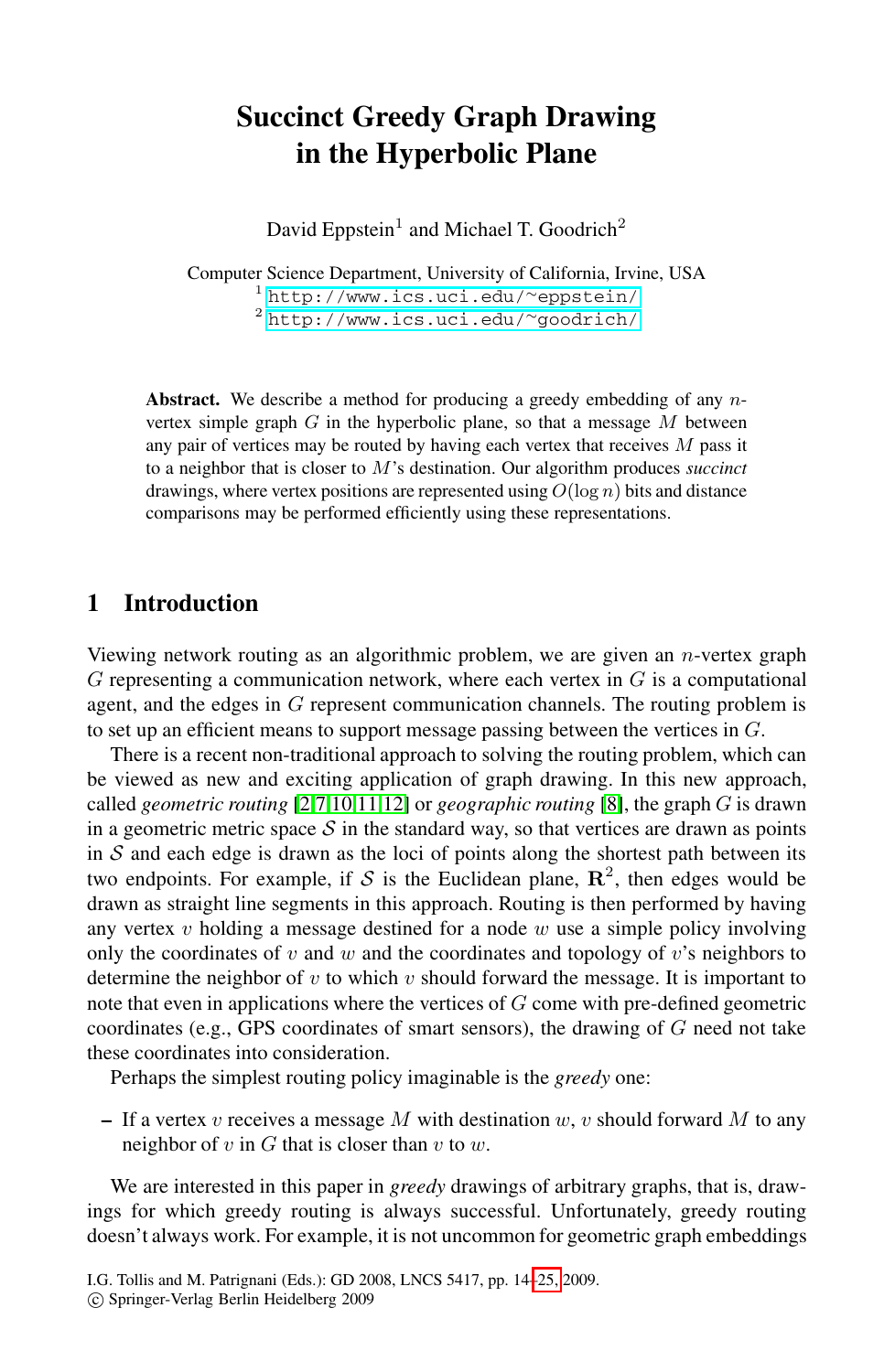to have "lakes" and "voids" that make greedy routing impossible in some cases [17]. Indeed, in any fixed-dimensional Euclidean space, a star with sufficiently many leaves cannot be embedded so that all paths are greedy. Thus, in order to find greedy drawing schemes for arbitrary connected graphs, we must consider dra[wi](#page-10-0)ngs in non-Euclidean spaces.

Following Papadimitriou and Ratajczak [17], we say that a *distance decreasing path* from v to w in a [ge](#page-11-5)ometric embeddi[ng](#page-11-0) of G is a path  $(v_1, v_2, \ldots, v_k)$  such that  $v = v_1$ ,  $w = v_k$ , and  $d(v_i, w) > d(v_{i+1}, w)$ , for  $i = 1, 2, \ldots, k-1$ . A *greedy embedding* of a graph  $G$  in a geometric metric s[pace](#page-11-1)  $S$  [is](#page-11-3) a drawing of  $G$  in  $S$  such that a distance decreasing path exists between every pair of vertices in G.

*Prior Related Work.* Early pap[ers](#page-11-6) on geometric routing include work by Bose *et al.* [2], who extract a planar subgraph of  $G$ , embed it, and then route a message from  $v$  to  $w$ by marching around the faces intersected by the line segment  $vw$  using a subdivision traversal algorithm of Kranakis *et al.* [9]. Karp and Kung [7] introduce a hybrid scheme, which combines a greedy routing strategy with face routing. Similar hybrid schemes were subsequently studied by several oth[er](#page-11-7) researchers [10,11,12].

Rao *et al.* [18] introduce the idea of drawing a graph using virtual coordinates and doing a pure greedy routing strategy with that drawing, altho[ug](#page-11-8)h they make no theoretical guarantees. Papadimitriou and Ratajczak [17] continue this line of work on greedy drawings, studying greedy [sch](#page-11-9)emes that are guaranteed to work, and they conjecture that Euclidean greedy drawings exist for any graph containing a 3-connected planar spanning subgraph. They present a greedy drawing algorithm for embedding 3 connected planar graphs in **R**<sup>3</sup> based on a specialization of Steinitz's Theorem for circle packings, albeit with a non-standard metric. Dhandapani [4] provides an existence proof that two-dimensional Euclidean greedy drawings of triangulations are always possible, but he does not provid[e a](#page-11-10) polynomial-time algorithm to find them. Chen *et al.* [3] study methods for producing two-dimensional Euclidean greedy drawings for graphs containing power diagrams, and Lillis and Pemmaraju [14] provide similar methods for graphs containing Delaunay triangulations. It is not clear whether either of these greedy drawings in Euclidean spaces run in polynomial time, however. Nevertheless, Leighton and Moitra [13] have recently given a polynomial-time algorithm for producing twodimensional Euclidean greedy drawings of 3[-con](#page-11-11)nected planar graphs. The corresponding two-dimensional problem for greedy drawings of arbitrary graphs in non-Euclidean geometries also has a solution, in that Kleinberg [8] provides a polynomial-time algorithm for embedding any graph in the hyperbolic plane so as to allow for greedy routing using the standard metric for hyperbolic space.

*The Importance of Succinctness.* Unfortunately, all of the algorithms mentioned above for producing greedy embeddings, including the hyperbolic-space solution of Kleinberg [8] and the Euclidean-space solution of Leighton and Moitra [13], contain a hidden drawback that makes them ill-suited for the motivating application of geometric routing. Namely, each of the greedy embeddings mentioned above use vertex coordinates with representations requiring  $\Omega(n \log n)$  bits in the worst case. Thus, these greedy approaches to geometric routing have the same space usage as traditional routing table approaches. Since the *raison d'être* for greedy embeddings is to improve and simplify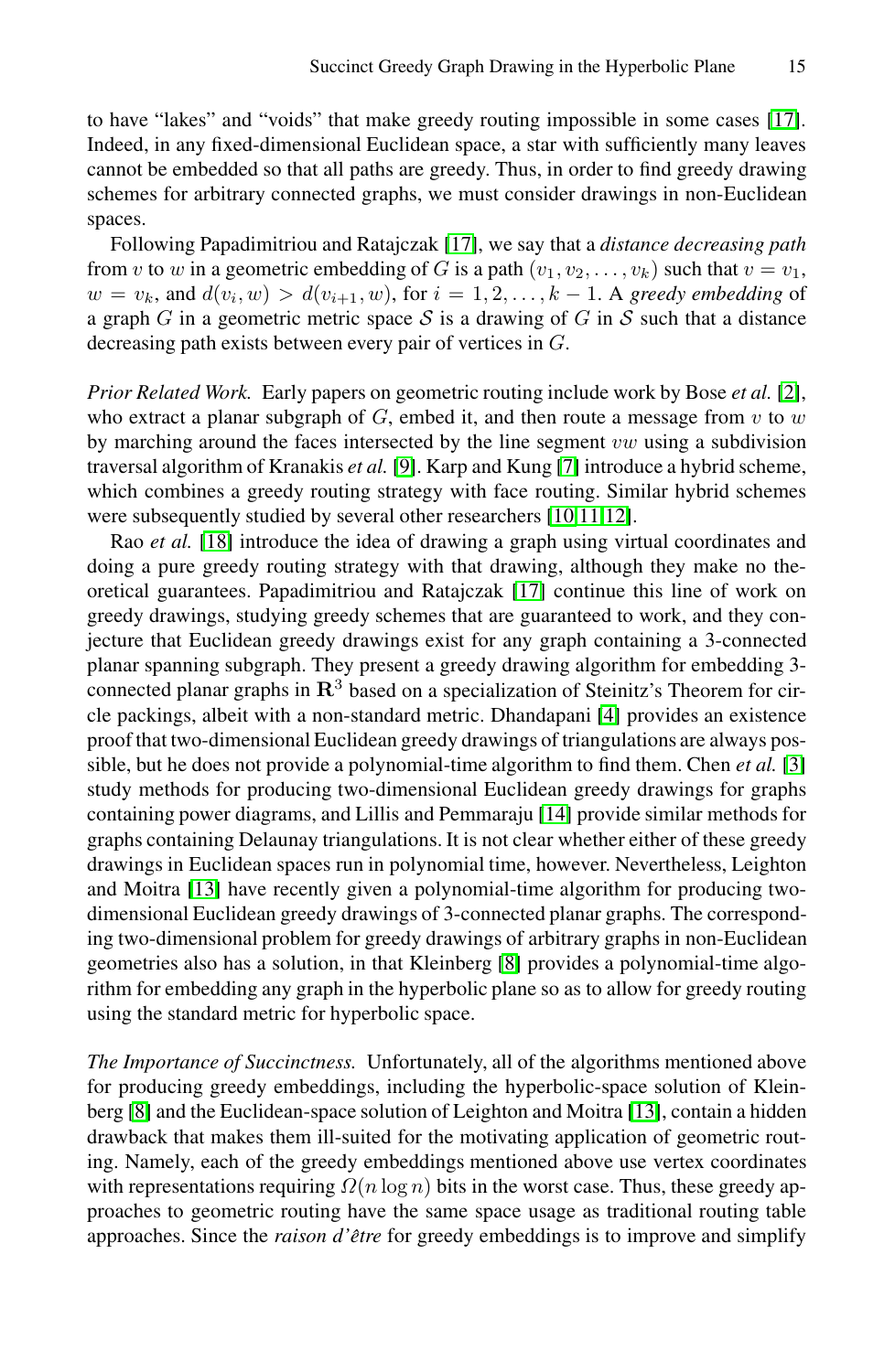traditional routing schemes, if embeddi[ng](#page-11-12)[s a](#page-11-13)re to be useful for geometric routing purpo[ses,](#page-11-14) they should be *succinct*, that is, they should use vertices with representations having a number of bits that is polylogarithmic in  $n$  and the should allow for efficient distance comparisons using these representations.

We are, in fact, not the first to make this observation. Muhammad [16] specifically addresses succinctness, observing that a method based on extracting a planar subgraph of the routing network  $G$  and performing a hybrid greedy/face-routing algorithm in this embedding can be implemented using only  $O(\log n)$  bits for each vertex coordinate, since planar graphs can be drawn in  $O(n) \times O(n)$  grids [5,20]. For non-Euclidean spaces, Maymounkov [15] provides a greedy drawing method for three-dimensional hyperbolic space using vertices that can be represented with  $O(\log^2 n)$  bits. His work leaves open the existence of succinct greedy embeddings for two-dimensional non-Euclidean spaces, however, as well as whether there are succinct non-Euclidean greedy embeddings that use only  $O(\log n)$  bits per vertex.

*Our Results.* In this paper, we settle both questions of whether there are succinct greedy embeddings in two-dimensional non-Euclidean spaces and whether the vertices in such embeddings can be represented using an asymptotically optimal number of bits. In particular, we show that any  $n$ -vertex connected graph can be drawn in the hyperbolic plane with coordinates that can be represented using  $O(\log n)$  bits so as to support greedy geometric routing between any pair of vertices, using a standard distance metric for hyperbolic space. Our scheme is constructive, runs in polynomial time, and allows the distance between any two vertices to be calculated efficiently from our representation of their coordinates. In addition, our greedy drawing scheme is based on the combination of a number of graph drawing and data structuring techniques.

## **2 Autocratic Weight-Balanced Trees**

One of the new data structuring techniques we use in our greedy drawing scheme is a data structure that we call *autocratic weight-balanced binary trees*. These are first and foremost weight-balanced binary trees, which store weighted items at their leaves so that the depth of each item of weight  $w_i$  is  $O(\log W/w_i)$ , where W is the sum of all weights. Just as important, however, is that they are autocratic, by which we mean that the distance from any leaf v to any other leaf w is strictly greater than the distance from the root to  $w$ , where tree distance is measured by simple path length. Of course, this autocratic property implies that such binary trees are not proper, in that we allow for some internal nodes in such trees to hav[e o](#page-11-15)nly one child. The challenge, of course, is to have a structure that is both autocratic and weight-balanced.

It turns out that there is a fairly simple method for turning any weight-balanced binary tree into an autocratic weight-balanced tree. So suppose we are given an ordered collection of k items with weights  $\{w_1, w_2, \ldots, w_k\}$ , such that each  $w_i \geq 1$ . If we store these items at the leaves of a binary tree  $T$ , we say that  $T$  is *weight-balanced* if the depth of each item  $i$  is  $O(\log W/w_i)$ , where  $W=\sum_i w_i.$  There are several existing schemes for producing a weight-balanced binary tree so that an inorder listing of the items stored at its leaves preserves the given order (e.g., see [6]).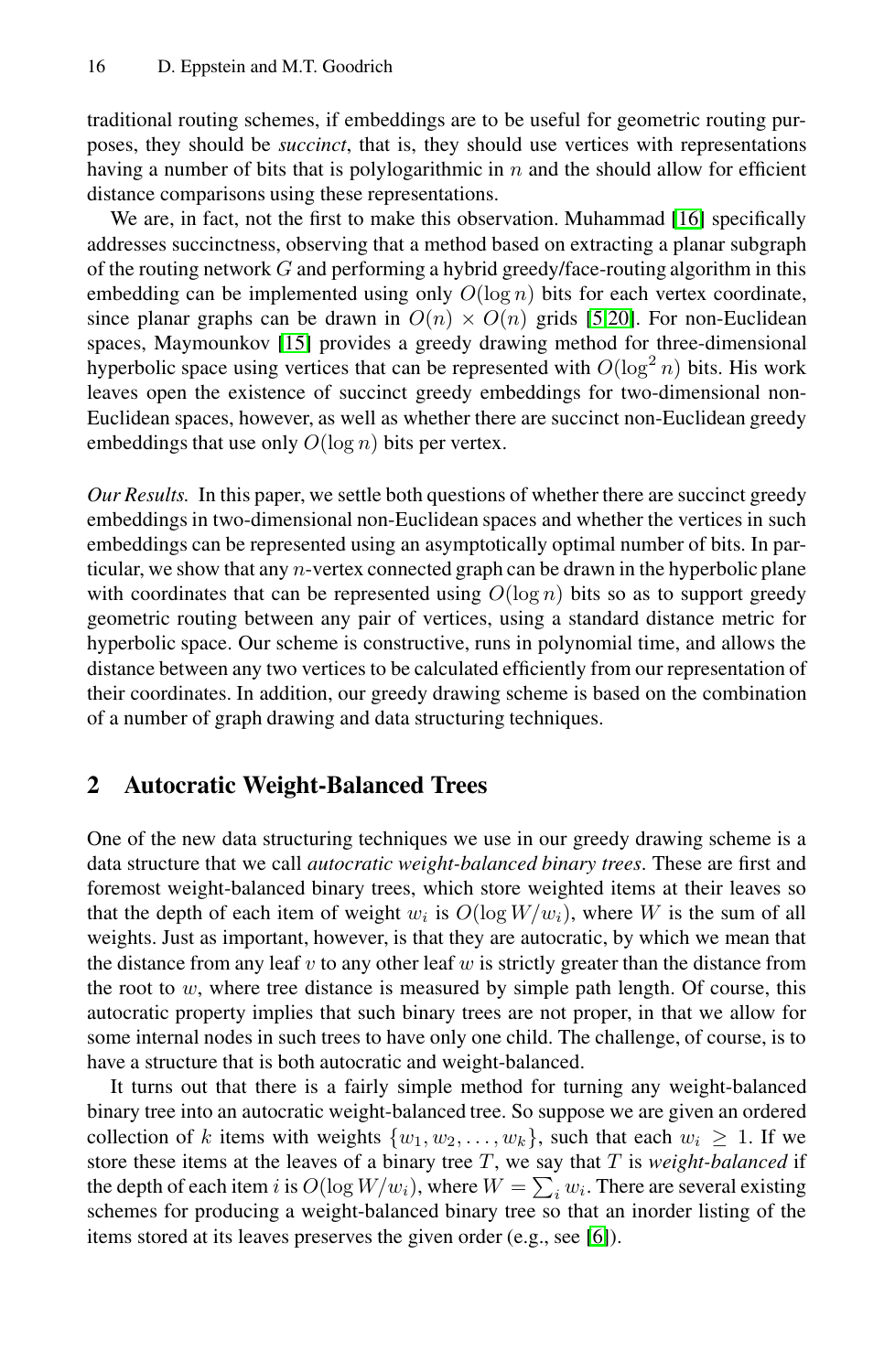

<span id="page-3-0"></span>**[Fig](#page-3-0). 1.** Converting a weight-balanced binary tree into an autocratic weight-balanced binary tree

Suppose, then, that  $T$  is such an ordered weight-balanced tree, and let  $r$  denote the root of T. To convert T into an autocratic weight-balanced tree,  $T'$ , we replace the edge connecting each leaf v to its parent with a path of length  $1 + d_T(r, \text{parent}(v))$ , where  $d_T(v, w)$  denotes the length of the path from v to w in the tree T. That is, we insert a number of "dummy" nodes between each leaf and its parent that is equal to the depth of its parent. (See Fig. 1.)

This transformation increases the depth of each leaf in  $T$  by less than a factor of two and it keeps the depth of all other nodes in  $T$  unchanged. Thus, if the depth of a leaf storing item i in T was previously at most  $c \log W/w_i$ , for some constant c, then the depth of the corresponding leaf in T' is less than  $2c \log W/w_i$ , which is still  $O(\log W/w_i)$ . Given that  $T$  was weight-balanced, this implies that  $T'$  is a weight-balanced tree. More importantly, we have the following lemma.

**Lemma 1.** *The above transformation of a weight-balanced tree* T *produces an autocratic weight-balanced tree* T'.

*Proof.* We have already observed that the tree  $T'$  is weight-balanced. So we have yet to show that  $T'$  is autocratic. First, observe that, by a simple induction argument, if  $u$  is an ancestor in T of a leaf v, then in  $T'$  we have the following:

$$
d_{T'}(u, v) = d_T(r, v) + d_T(u, v) - 1.
$$

In particular,  $d_{T'}(r, v) = 2d_T(r, v) - 1$ . Let v and w be two leaves in T'. Furthermore, let u be the least common ancestor of v and w in  $T'$ . Then

$$
d_{T'}(v, w) = d_{T'}(u, v) + d_{T'}(u, w)
$$
  
=  $d_T(r, v) + d_T(u, v) - 1 + d_T(r, w) + d_T(u, w) - 1$   
=  $2d_T(r, w) + 2d_T(u, v) - 2$   
 $\geq 2d_T(r, w) > d_{T'}(r, w).$ 

Thus,  $T'$  is an autocratic weight-balanced tree.

Therefore, we have a way of constructing for any ordered set of weighted items an autocratic weight-balanced tree for that set. We will use such data structures as auxiliary components in the structures we discuss next.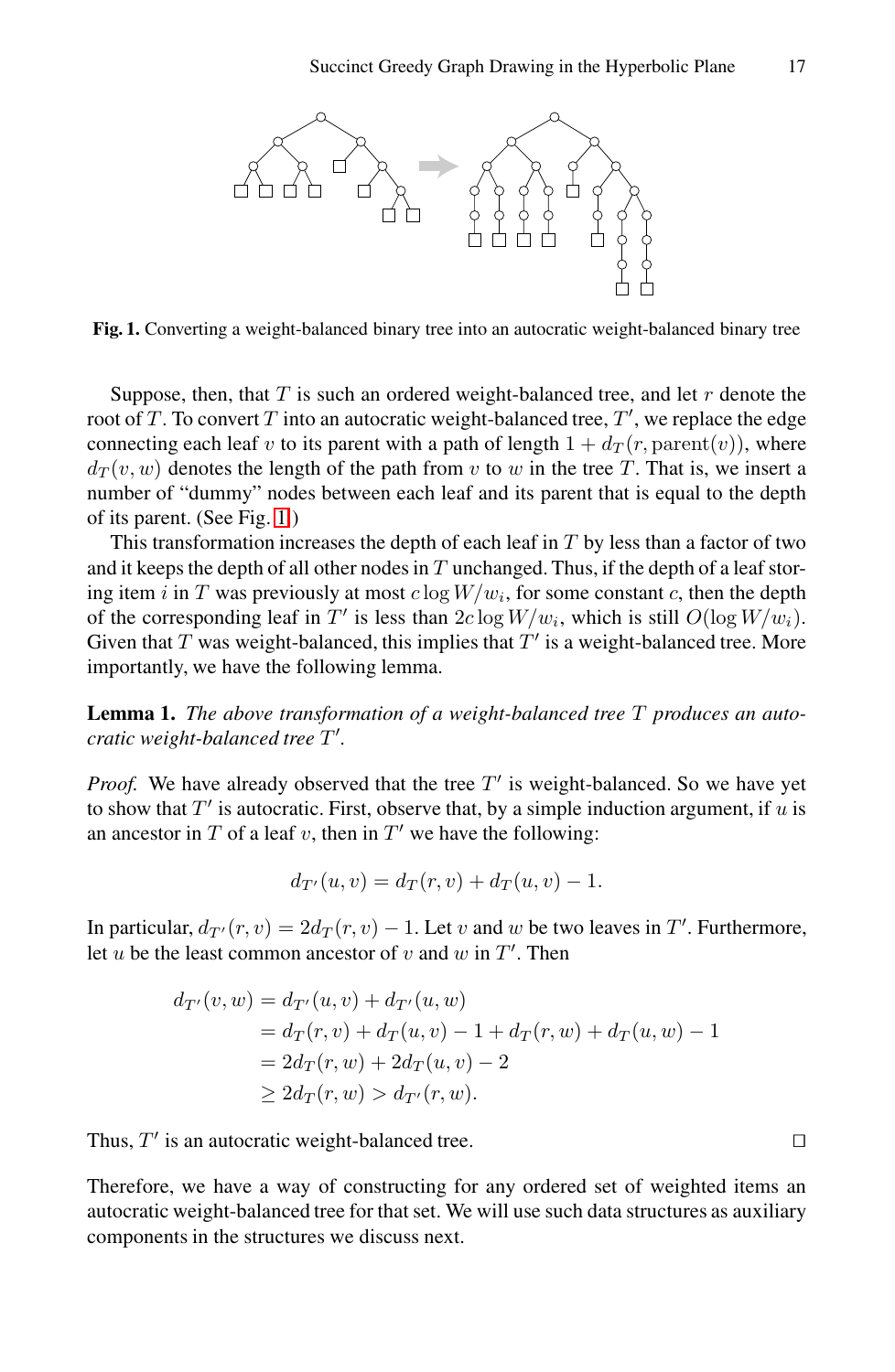

<span id="page-4-0"></span>**Fig. 2.** The heavy path decomposition of a tree. [Thre](#page-11-16)e heavy paths are shown; the remaining 17 nodes form degenerate length-0 heavy paths. Nodes are labelled with their subtree sizes.

## **3 Heavy Path Decompositions**

Let  $T$  be a rooted ordered tree of arbitrary degree and depth having  $n$  nodes. Sleator and Tarjan [21] describe a scheme, which we call the *heavy path decomposition*, for decomposing  $T$  into a hierarchical collection of paths (see also [19] for an alternative path decomp[osi](#page-4-0)tion scheme with similar properties). Their scheme works as follows. For each node v in T, let  $n(v)$  denote the number of descendents in the subtree rooted at v, including v itself. For each child-to-parent edge,  $e = (v, w)$  in T, label e as a *heavy* edge if  $n(v) > n(w)/2$ . Otherwi[se,](#page-10-1) label e as a *light* edge. Connected components of heavy edges form paths, called *heavy paths*, which may in turn have many incident light edges. As a degenerate case, we also consider the zero-length path consisting of a single node in T incident only to light edges as a heavy path.

Note that the size of a subtree at least doubles every time we traverse a light edge from a child to a parent. (See Fig. 2.) Thus, if we compress every heavy path in  $T$  to a single "super" node, preserving the relative order of the nodes, then we define a tree,  $Z$ , of depth  $O(\log n)$ . Of course, the nodes in Z can have arbitrary degree. Nevertheless, for data structuring purposes, following Alstrup et al. [1], we may replace each vertex v in Z having d children  $v_1, v_2, \ldots, v_d$  with a weight-balanced binary tree that uses the  $n(v_i)$  values as weights. The useful property of this substitution is that any leaf-to-root path P in the resulting binary tree,  $Z''$ , will have length  $O(\log n)$ , since the lengths of the subpaths of  $P$  in the weight-balanced binary trees traversed in  $P$  form a telescoping sum that adds up to  $O(\log n)$ .

In our case, we use autocratic weight-balanced binary trees for the substitutions of high-degree super nodes in Z, so as to define a binary tree of depth  $O(\log n)$ . This construction will prove essential for our greedy embedding scheme. Before we present this geometric embedding, however, we first present a combinatorial greedy embedding in a completely contrived metric space, which we will subsequently show how to turn into a greedy embedding in the hyperbolic plane using the standard hyperbolic metric.

# **4 Greedy Embeddings in the Dyadic Tree Metric Space**

Let G be a graph with n vertices and m edges for which we wish to construct a succinct greedy embedding. We show in this section how to produce a combinatorial greedy embedding in a contrived space we call the *dyadic tree metric space*.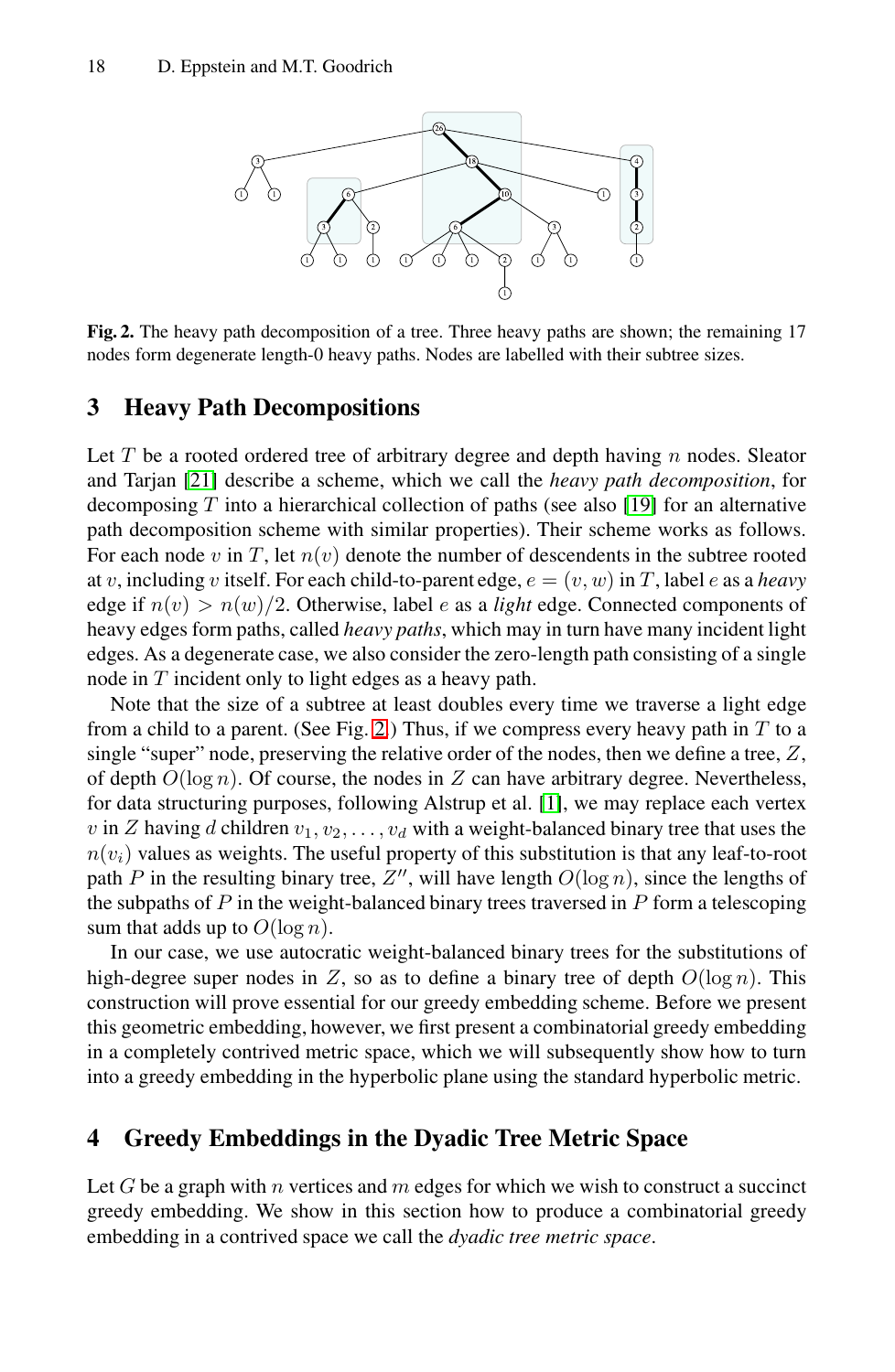<span id="page-5-0"></span>

**Fig. 3.** The dyadic rational numbers (left) and a schematic of the dyadic tree metric space (right)

We may consider the infinite binary tree,  $\beta$ , to be an abstract metric space, in which the distance between any two tree nodes is just the number of edges on the shortest path between them. But there is another natural metric that can be formed on the same tree by embedding it into the *dyadic rational numbers* (Fig. 3, left), that is, rational numbers with denominators that are powers of two. Let f be the map from  $\beta$  to the open interval  $(0, 1)$  that maps the root of the tree to  $1/2$ , and that maps the children of a node x at level i of the tree to  $f(x) \pm 2^{-i-2}$ ; thus, the children of the root map to the dyadic rational numbers  $1/4$  and  $3/4$ , the grandchildren of the root map to  $1/8$ ,  $3/8$ ,  $5/8$ ,  $7/8$ , and so on. We define the *dyadic metric* on B as the metric in which the distance between two tree nodes x and y is  $|f(x) - f(y)|$ .

We will show that any graph may be greedily embedded into an ad-hoc metric space that combines these two tree [m](#page-5-0)etrics; we call it the *dyadic tree metric space*. A point in this space is represented by a pair  $(x, y)$ , where x and y are nodes in the infinite binary tree,  $\beta$ , and where x must be an ancestor of y (possibly equal to y itself). We define the distance between two points  $(x, y)$  and  $(x', y')$  in the dyadic tree metric space to be the sum of the tree distance between x and x' and of the dyadic distance  $|f(y)-f(y')|$ . The dyadic tree metric space can be represented as an infinite binary tree representing the  $x$ coordinates of each of its points, in which each tree node contains an interval of dyadic rational numbers; this interval of numbers is split into two halves at the two children of each node. This representation is depicted in Fig. 3, right.

Our embedding begins with us finding a spanning tree  $T$  of  $G$ , choosing a root arbitrarily, and producing a heavy path decomposition of  $T$ . For technical reasons we require that each node in a nontrivial heavy path of the decomposition have at least one child that is not in the path; we add dummy nodes to  $T$  if necessary, after forming the path decomposition, to ensure that this is true.

We orient the light edges for each heavy path  $P$  so that they are all on the same side of  $P$  and we orient the light edges incident upon the same vertex. We then compress each heavy path into a super node, using the orientation of edges around the vertices of each heavy path to determine the ordering of children for each node in the resulting tree,  $Z$ . If a super node in  $Z$  is the right child of its parent, we make the left-to-right ordering of children be the same as the ordering from parent to child in the heavy path; if, on the other hand, it is the left child of its parent, we make the left-to-right ordering of children be the same as the ordering from child to parent in the heavy path.

Next, we form groups of the nodes in  $Z$  that have the same parent in  $T$ . We form a weight-balanced binary tree for each these groups. Furthermore, within each group, we form a weight-balanced binary tree of the nodes in the group. Concatenating these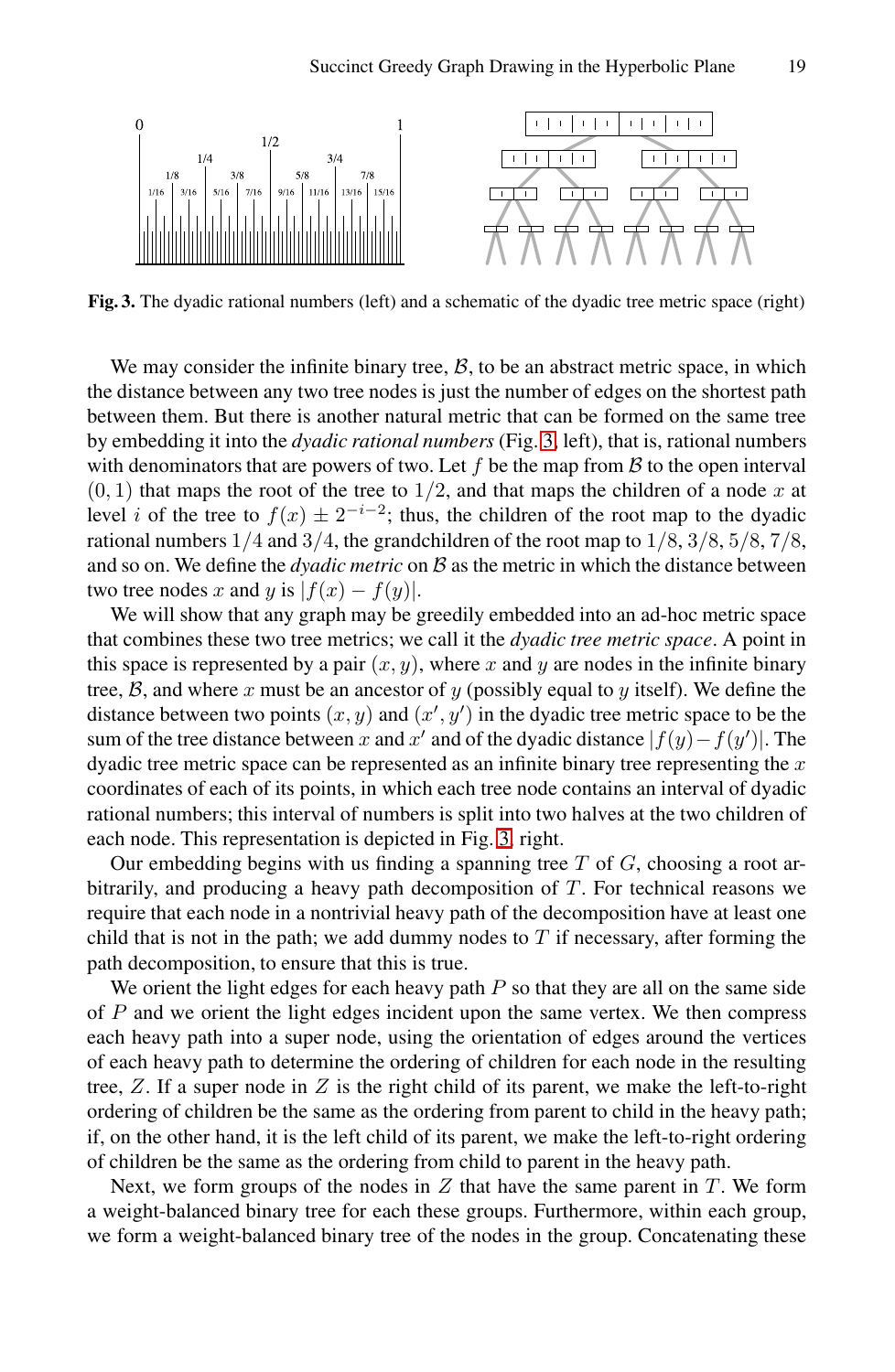

<span id="page-6-0"></span>**Fig. 4.** Our two-level weight-balanced strategy for placing the children of the nodes on a heavy path. The groups of children for each heavy path node are assigned to subtrees in a weightbalanced way (gray shaded areas), and then within each subtree the individual children are placed using a second level of weight balancing. The third step of child placement, in which we make the subtr[ee](#page-6-0) between the root (representing the heavy path) and its children autocratic, is not shown.

two levels of weight-balanced trees forms a single weight-balanced tree connecting the node in  $Z$  to each of its children; we apply the transformation described earlier to make this tree autocratic. The first three steps, in which we form a weight-balanced tree of the groups and a weight-balanced tree within each group, and then concatenate these two levels of weight-balanced trees to form a single binary tree for all children of the node in  $Z$ , are depicted in Fig. 4.

This construction of an autocratic weight-balanced tree for each node in  $Z$  can be used to embed  $Z$  into the infinite binary tree,  $\mathcal B$ . The root of  $Z$  may be placed at the root of  $\mathcal{B}$ , and the children of each node v in Z are placed under that node in the positions of  $\beta$  corresponding to their positions in the autocratic weight-balanced tree constructed for v. We observe that, in this way, all nodes of Z are placed at most  $O(\log n)$  levels deep; for, due to the weight balancing, the distance in  $\beta$  between any node w and its parent  $v$  is proportional to the difference in the logarithms of the weights of the subtrees rooted at  $v$  and  $w$ , and along any path of  $Z$  these differences add in a telescoping series to  $O(\log n)$ .

We have embedded  $Z$  into the infinite binary tree,  $B$ ; hence, we are now ready to embed T itself into the dyadic tree metric. To do so, we must determine a pair  $(x, y)$  of coordinates for any node v of T; both x and y must be nodes of  $B$ , and x must be an ancestor of y. The x coordinate of v is simply the node of  $\beta$  at which the heavy path of v is placed. The y coordinate of v is the least common ancestor in  $\beta$  of the placements of all the children of v. This calculation is the reason we required v to have at least one child; for leaf nodes of T, we instead set  $y = x$ . Due to our two-level weight balancing strategy, two nodes of  $T$  that belong to the same heavy path (and that therefore share the same  $x$  coordinate) will have different  $y$  coordinates, for their children will be placed within disjoint subtrees of the infinite binary tree,  $\beta$ .

## **Lemma 2.** *The above embedding of* T *into the dyadic tree metric space is greedy.*

*Proof.* Any directed path in T consists of edges that, when translated into the dyadic tree metric space, have three types: edges from a node to the parent heavy path in Z, edges within a heavy path, and edges from a node to a child heavy path in  $Z$ . We must show that edges of each type lead to a node that is closer to the terminus of the path.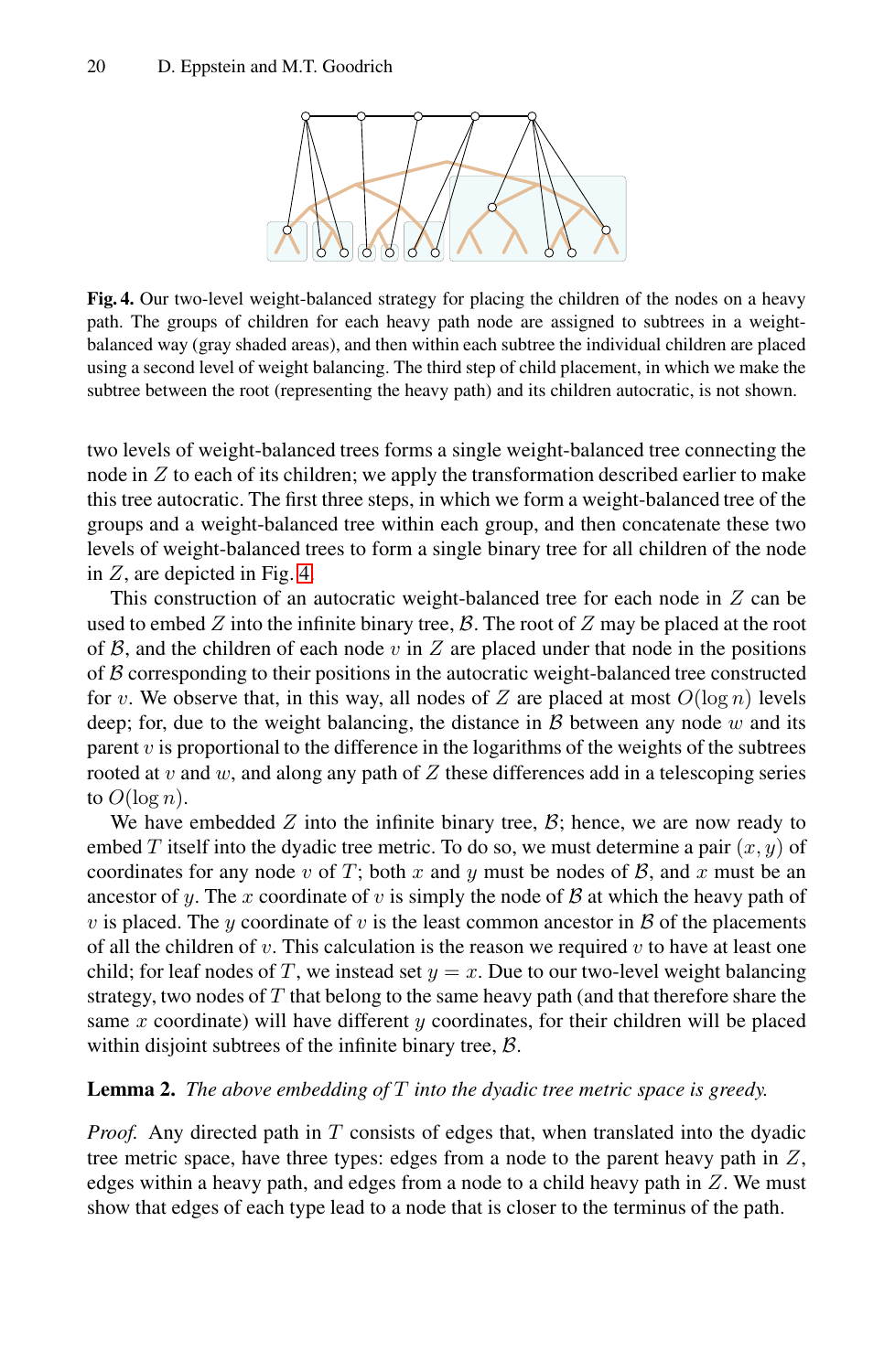For the edges that go from a node to the parent heavy path or to a child heavy path, this is straightforward: the contribution of the x-coordinates to the distance to the terminus decreases by one at each step, due to the autocratic property of our weight-balanced trees, more than offsetting any possible increase in the contribution of the y-coordinates.

For the edges that remain within a heavy path, the  $x$  coordinates remain unchanged and do not lead to any increase or decrease of the distance to the terminus. The  $y$ coordinates are linearly ordered by the map f from infinite binary tree nodes to dyadic rationals, and our weight-balanced trees were chosen to be consistent with this linear ordering; therefore, any step along the heavy path, either towards a node of the path that is the ancestor of the terminus or towards the topmost node of the path and the edge leading to the parent node in Z, decreases the distance to the terminus.  $\Box$ 

## **5 Succinct Greedy Embedding in the Hyperbolic Plane**

We have shown that any tree  $T$  (and any graph  $G$  by choosing a spanning tree of  $G$ ) may be greedily and succinctly embedded into a dyadic tree metric space. To complete our greedy embedding, it remains to show that this space may be embedded, independently of our original graph (but depending on a parameter  $D$  determined by the number of vertices of the graph), into the hyperbolic plane in such a way that the greedy property of the embedding of  $T$  is preserved. That is, although the distances themselves in the hyperbolic plane may diff[er f](#page-7-0)rom those in the dyadic tree metric space, composing our embedding of  $T$  into the dyadic tree metric space with our embedding of the dyadic tree metric space should yield a greedy embedding of T into the hyperbolic plane.

Due to the existence of this embedding, we may reinterpret the succinct coordinates computed for the embedding of a graph into the dyadic tree metric space as also being coordinates for a subset of points in the hyperbolic plane.

Our overall strategy will be to embed the infinite binary tree,  $\beta$ , into the hyperbolic plane in such a way that any edge has length  $D + O(1)$  and crosses a *buffer zone* of width  $D$ , bounded by two hyperbolic lines (Fig. 5). The buffer zones for different edges will be disjoint from each other. Thus, any two nodes of the tree that have tree distance  $k$ units apart will have hyperbolic distance at least  $Dk$  (because any path between the two nodes must cross k buffer zones) and at most  $(D+O(1))k$  (there exists a path following tree edges with that length). In our application, all tree paths will have  $O(\log n)$  edges; thus, by choosing  $D = \Omega(\log n)$  we may guarantee that the order relation between any two distinct tree distances remains unchanged by this hyperbolic embedding. Any point  $(x, y)$  of the dyadic tree metric will be placed near the embedding of tree node x,



<span id="page-7-0"></span>**Fig. 5.** Disjoint buffer zones of width D are crossed by each edge of an embedding of  $\beta$  into the hyperbolic plane, so that tree distance and hyperbolic distance closely approximate each other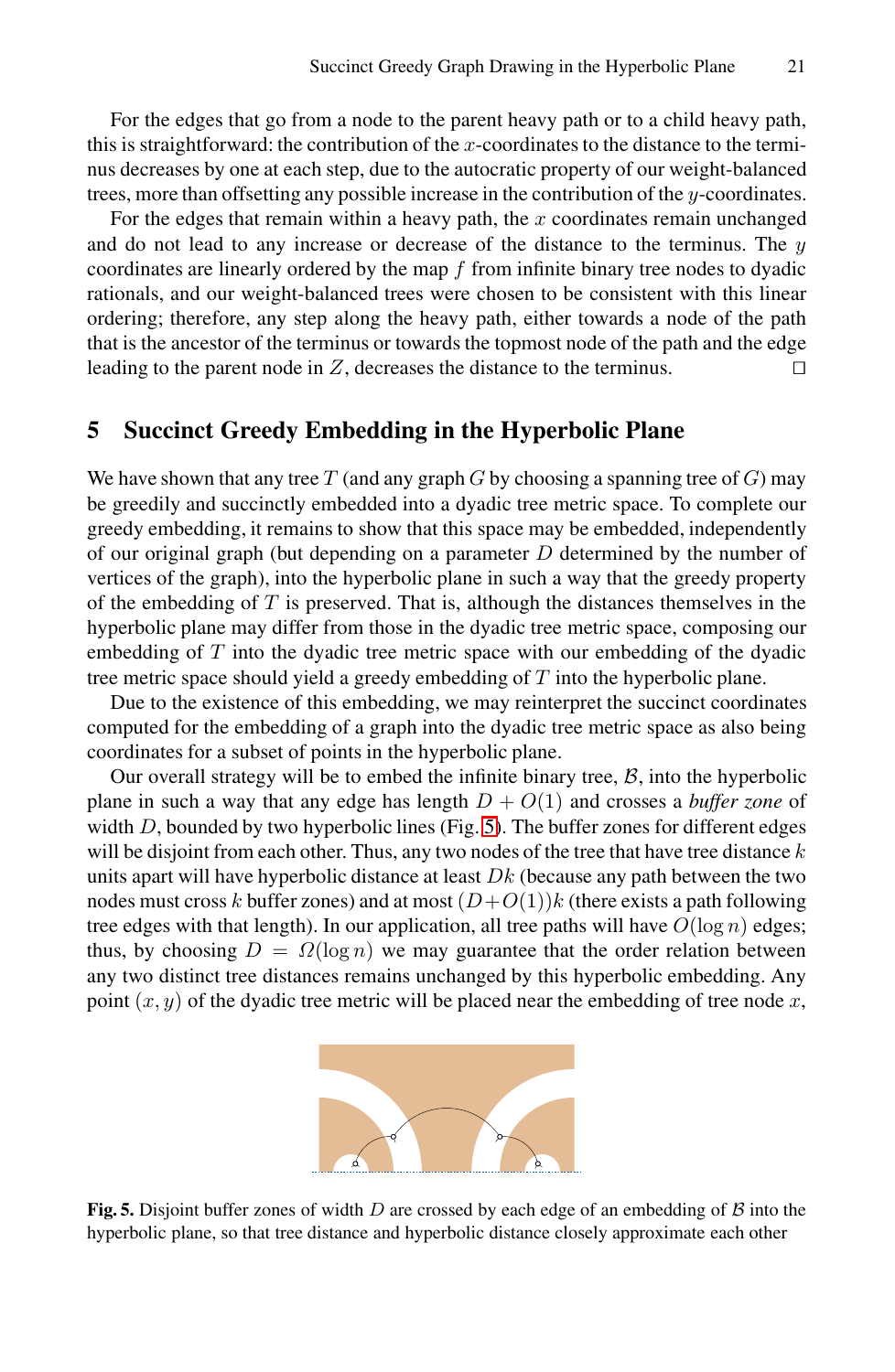

<span id="page-8-0"></span>**Fig. 6.** Top-down placement of node x of B and point  $(x, y)$  of the dyadic tree metric space into the hyperbolic plane, shown in a Poincaré disk model centered at  $x$ 

and this placement will ensure the greediness of any edge whose endpoints belong to different paths of our heavy path decomposition.

Next, we place nodes of the infinite binary tree,  $\beta$ , into the [hy](#page-8-0)perbolic plane, with the buffer zones described above. Although this placement is conceptual rather than algorithmic, we may view it as being performed in a top down traversal of the tree, so that when node  $x$  is placed we will already know the location of its parent, the buffer zone separating  $x$  from its parent, and a line connecting it to its parent and on which it must be placed. We place x itself on this line in such a way that the boundary of the parental buffer zone forms one of the seven sides of an ideal regular heptagon—a figure in the hyperbolic plane formed by seven lines that are asymptotic to each other but never intersect, such that the angle subtended by each line as viewed from x is equal. Figure 6 shows this placement, in a Poincaré disk model of the hyperbolic plane centered at  $x$ ; the parental buffer zone is the topmost shaded region in the figure and the vertical line through  $x$  is the one connecting it to its parent node. The large arcs depict hyperbolic lines forming the heptagon described above.

In the case where  $x$  is the right child of its parent, so that the upper nodes of the heavy path represented by  $x$  have children in its left subtree and the lower nodes of the heavy path have children in the right subtree, shown in the figure, we place the left subtree within the halfplane bounded by the heptagon side one step counterclockwise from the parent, and the right subtree within the halfplane bounded by the heptagon side three steps counterclockwise from the parent, as shown in the figure. In the case where  $x$  is its parent's left child, we reverse the figure, placing the right subtree within the halfplane one step clockwise from the parent and the left subtree within the halfplane three steps clockwise from the parent. In either case, we draw lines connecting x to its child nodes, at angles of  $2\pi/7$  and  $6\pi/7$  from the angle of the line connecting  $x$  to its parent (the solid straight lines of the figure). We use the heptagon edges as the outer boundaries of buffer zones between  $x$  and its children, and we set the inner boundaries of the buffer zones to be hyperbolic lines perpendicular to the lines connecting x to its children, at distance  $D$  from the outer boundaries of the buffer zones.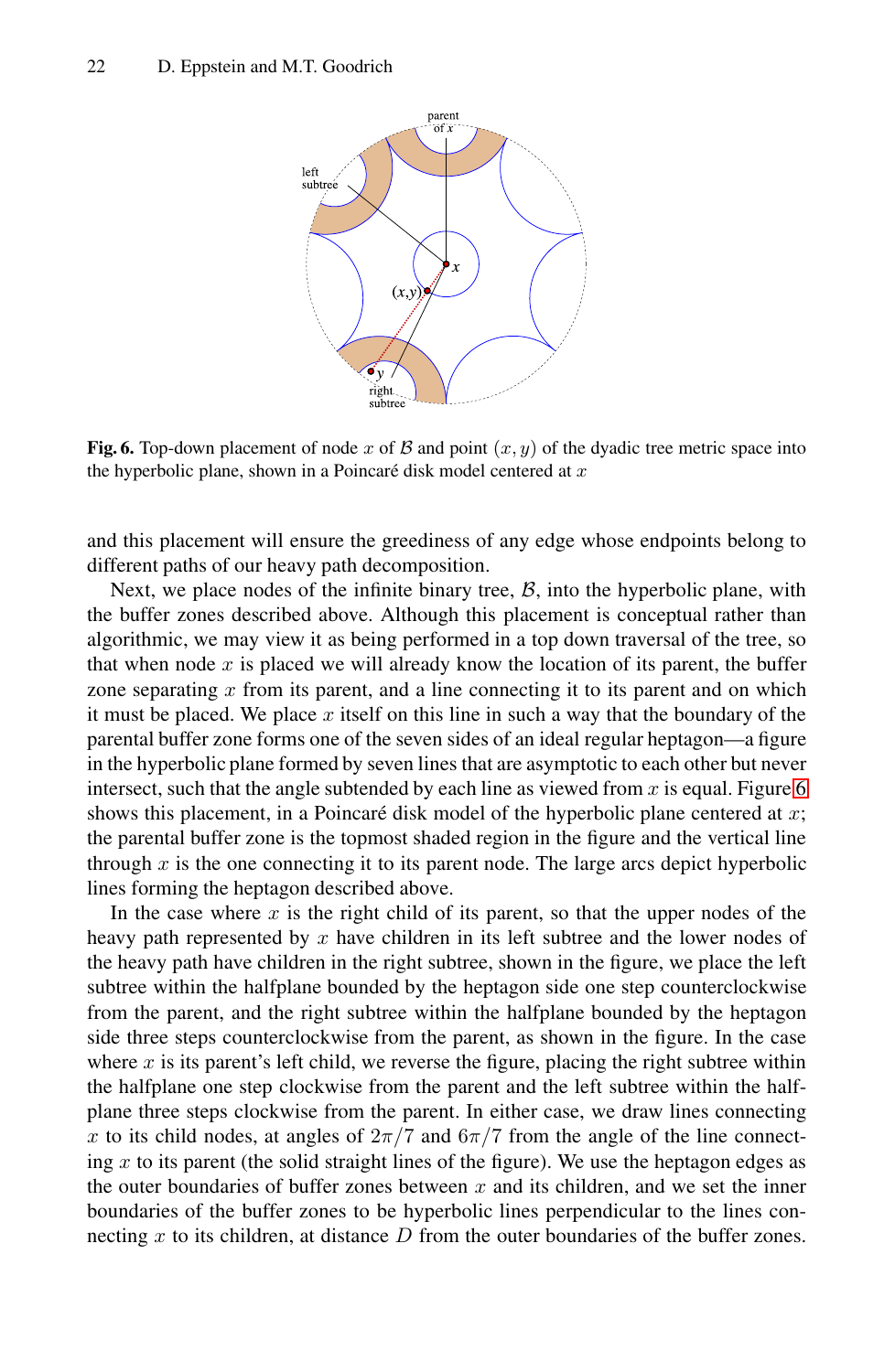

**Fig. 7.** Illustration for proof of greediness of our embedding (not to scale)

With this information determined, we may continue to place the children of  $x$  in the same way.

We are finally ready to describe the mapping of the dyadic tree metric space into the hyperbolic plane. Recall that each point of the dyadic tree metric space consists of a pair  $(x, y)$  where x and y are nodes of B, x a parent of y. We draw small circles of equal radius centered at each point where we have placed a node of  $\beta$ —the precise radius is unimportant as long as it is small enough that the circles are disjoint from the buffer zones. Then, given a point  $(x, y)$  of the dyadic tree metric space, we draw a hyperbolic line segment from x to y (the dotted straight line in the figure), and place  $(x, y)$  at the point where this line segment intersects the circle centered at x. In the case  $x = y$ , which happens in our construction only for leaves, we instead place  $(x, x)$  at the point where the line segment from  $x$  to its parent intersects the circle centered at  $x$ .

**Theorem 1.** *For sufficiently large values of* D*, the embedding of* G *formed by composing the embedding from* G *into the dyadic tree metric space and the embedding of the dyadic tree metric space into the hyperbolic plane is greedy.*

*Proof.* We show that, for every edge e of the chosen spanning tree, and every possible terminus  $v$  of a path using  $e$ , that traveling along  $e$  reduces the distance to the terminus. We assume that the starting endpoint of  $e$  is placed at point  $(x, y)$  of the dyadic tree metric, the ending endpoint is placed at point  $(x', y')$ , and that these points are mapped as described above to the hyperbolic plane. We distinguish several cases.

First, if  $x \neq x'$ , let  $k = O(\log n)$  be the tree distance from  $x'$  to the destination. Then, due to the autocratic property of our weight-balanced placement of heavy paths into the dyadic tree metric, x is at tree distance at least  $k + 1$  from the destination. As discussed above, due to the buffer zones of our construction,  $(x, y)$  is at hyperbolic distance at least  $(k + 1)D$  from the destination, while  $(x', y')$  is at hyperbolic distance at most  $k(D+O(1))$ . By choosing D sufficiently large (a constant times  $log n$ ), we can guarantee that the former distance is larger than the latter and that this step is greedy.

Second, if  $x = x'$  and the eventual destination also has the same value of x, the result follows from the fact that our embedding places the nodes of any heavy path consecutively over an arc of less than half of a circle. Such an embedding is greedy for any path, no matter how the nodes are distributed within the arc.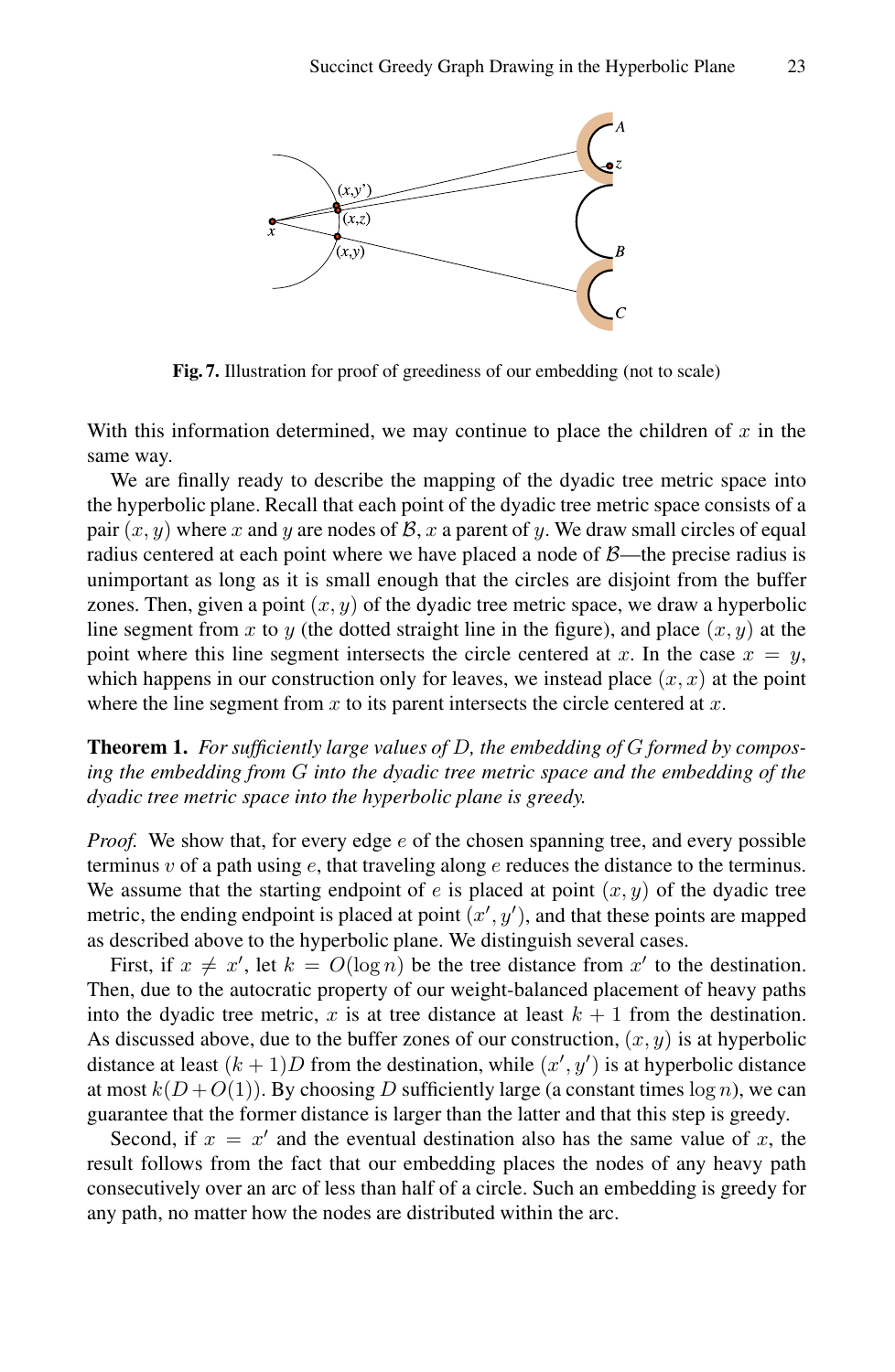Third, if  $x = x'$  and the eventual destination is reached via the parent of x, the step is greedy for the same reason as in the second case: the nodes that are mapped to  $x$  form a heavy path placed in order along an arc of less than half the circle, with the node of the arc closest to the parent being the apex of the heavy path.

The most complicated case is the fourth:  $x = x'$  and the eventual destination z has  $x''$  as a proper descendant of x. The closest point to z on the circle surrounding x onto which  $(x, y)$  and  $(x', y')$  are both mapped is the hyperbolic point represented by the coordinates  $(x, z)$ ; the distance to z from other points on the circle can be calculated as a monotonic function of the arc length between those other points and  $(x, z)$ . Thus, moving around the circle towards  $(x, z)$  is a greedy step. Unfortunately, the point  $(x, z)$ may not be a node of the heavy path; rather, the node of the heavy path from which z descends may be some other nearby point  $(x, y'')$ . We must show that any step along the heavy path towards this point is greedy.

In most cases, it is straightforward to show that this step is greedy: a step around the circle towards  $(x, z)$  is also a step towards  $(x, y'')$ , which as we have argued immediately above is greedy. The only possible exception occurs when  $y' = y''$  and when the true closest point on the circle to z, that is,  $(x, z)$ , lies on the arc of the circle between y and y'. In this case we must show that  $(x, y')$  and  $(x, z)$  are closer in arc length than  $(x, y)$  and  $(x, z)$ , for then the greediness of the step will follow from the monotonicity of the distance to  $z$  as a function of arc length.

Let  $\hat{y}$  be the least common ancestor in the binary tree of the two disjoint subtrees containing y and y'. Let A be the inner boundary of the buffer zone adjacent to  $\hat{y}$  that contains  $y'$ , let C be the inner boundary of the buffer zone adjacent to  $\hat{y}$  that contains y, and let B be the edge of the regular ideal heptagon adjacent to  $\hat{y}$  that separates A from C. Figure 7 illustrates this notation. These three hyperbolic lines may not be symmetrically placed relative to  $x$ , due to the asymmetry of the placement of the two subtrees relative to the parent at each node  $x$ . However, the distances from  $x$  to  $A$  and to C are within  $O(1)$  of each other, and B is closer to x by a distance of  $D - O(1)$ . It is a basic property of hyperbolic geometry that the angle that an object subtends, as viewed from a fixed point of view  $x$ , is inversely proportional to an exponential function of the distance of the object from  $x$ . Thus,  $B$  will subtend an angle, as viewed from  $x$ , that is larger than the angles subtended by  $A$  and  $C$  by a factor exponential in  $D - O(1)$ . In particular, for sufficiently large D (larger than some fixed constant, a weaker requirement than the one above that  $D = \Omega(\log n)$ , both A and C will subtend smaller angles than the angle subtended by  $B$ . Then, any point behind line  $A$ , and in particular the point z, will form an arc from  $(x, y')$  to  $(x, z)$  that is shorter than the arc from  $(x, y)$  to  $(x, z)$ . The greediness of the step from  $(x, y)$  to  $(x, y')$  follows from the monotonicity of the distance to z as a function of arc length.  $\square$ 

## <span id="page-10-1"></span><span id="page-10-0"></span>**References**

- 1. Alstrup, S., Lauridsen, P.W., Sommerlund, P., Thorup, M.: Finding cores of limited length. In: Rau-Chaplin, A., Dehne, F., Sack, J.-R., Tamassia, R. (eds.) WADS 1997. LNCS, vol. 1272, pp. 45–54. Springer, Heidelberg (1997)
- 2. Bose, P., Morin, P., Stojmenović, I., Urrutia, J.: Routing with Guaranteed Delivery in Ad Hoc Wireless Networks. Wireless Networks 6(7), 609–616 (2001)